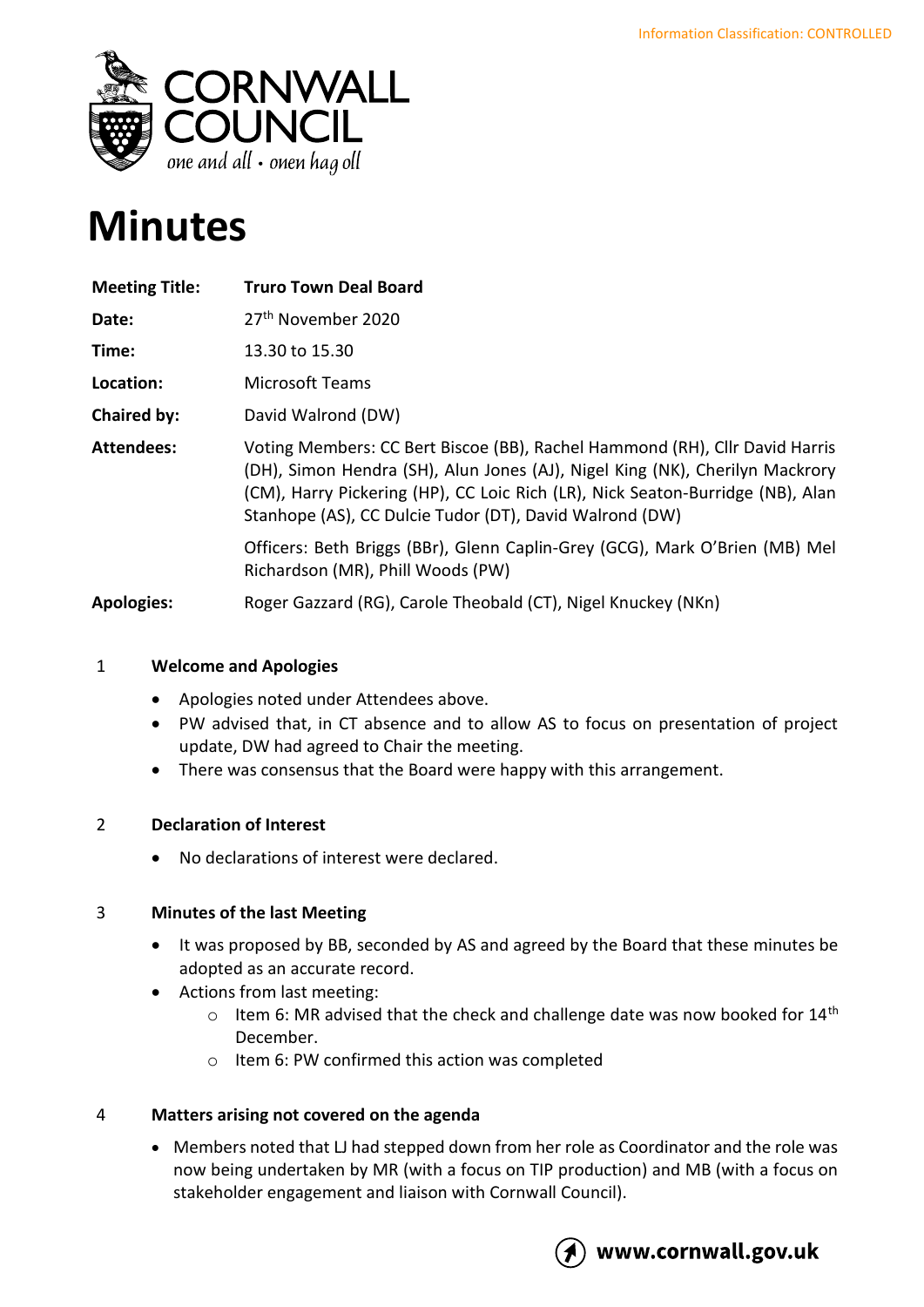- It was noted that MR had stepped down from her position as voting member of the Board.
- Members were advised that a replacement was being sought, initially from Newham BID.

#### 5 **Project portfolio update**

- AS had shared a written update prior to the meeting. AS took Members through this paper.
- Members expressed thanks to AS for all his work to date.
- The need for further project-based discussions with the Environment Agency was highlighted.
- CM noted that she would be happy to facilitate a meeting with the EA.
- There was extensive discussion around the Board's investment in a community centre, and which option was most feasible and best value for money.
- There was consensus that a community centre was needed in the town, and the merits of the possible projects were considered.
- AS noted the recommendations in his report which needed to be voted on by the Board.
- The recommendation was to adopt the project portfolio as set out in AS report, and also to incorporate provisional expenditure relating to the following:
- Pydar project (for site clearance/land remediation, subject to government advice) or, subject to further discussion, an alternative contribution.
- Sustainable transport scheme linking the Truro central with Langarth
- Development of Truro Community Hub
- It was clarified that the vote was to approve progress of project development to establish direction of travel, the Board were not voting that these projects were for definite inclusion in the TIP.
- The Board agreed to adopt the recommendations in the report, subject to further work being undertaken with regards to clarifying specifics on the Pydar project, including appropriateness of funding for contribution to certain aspects of project (e.g. demolition works).
- Nine Members voted in favour. Two Board Members were unable to support the projects portfolio in its current form.
- It was noted that further development work and discussion was required around the community centre proposals.

# 6 **Progress on Truro Town Deal Investment Plan**

- MR advised that she had been working with Arup to get an early steer, that the feedback had been positive and that she was making good progress on the draft.
- It was noted that the design template, commissioned by Cornwall Council as an additional resource to the Board, had also been circulated with the agenda pack.
- Example submissions from earlier cohorts were available online, and the Board requested these be circulated.
- **ACTION:** MR/BB to circulate examples.
- There followed an extensive discussion regarding the use of the term 'capital' when referring to Truro and concern over sensitivities around the aspirations of Truro and other Cornish towns and the need to advance the interests of the county as well as the town.